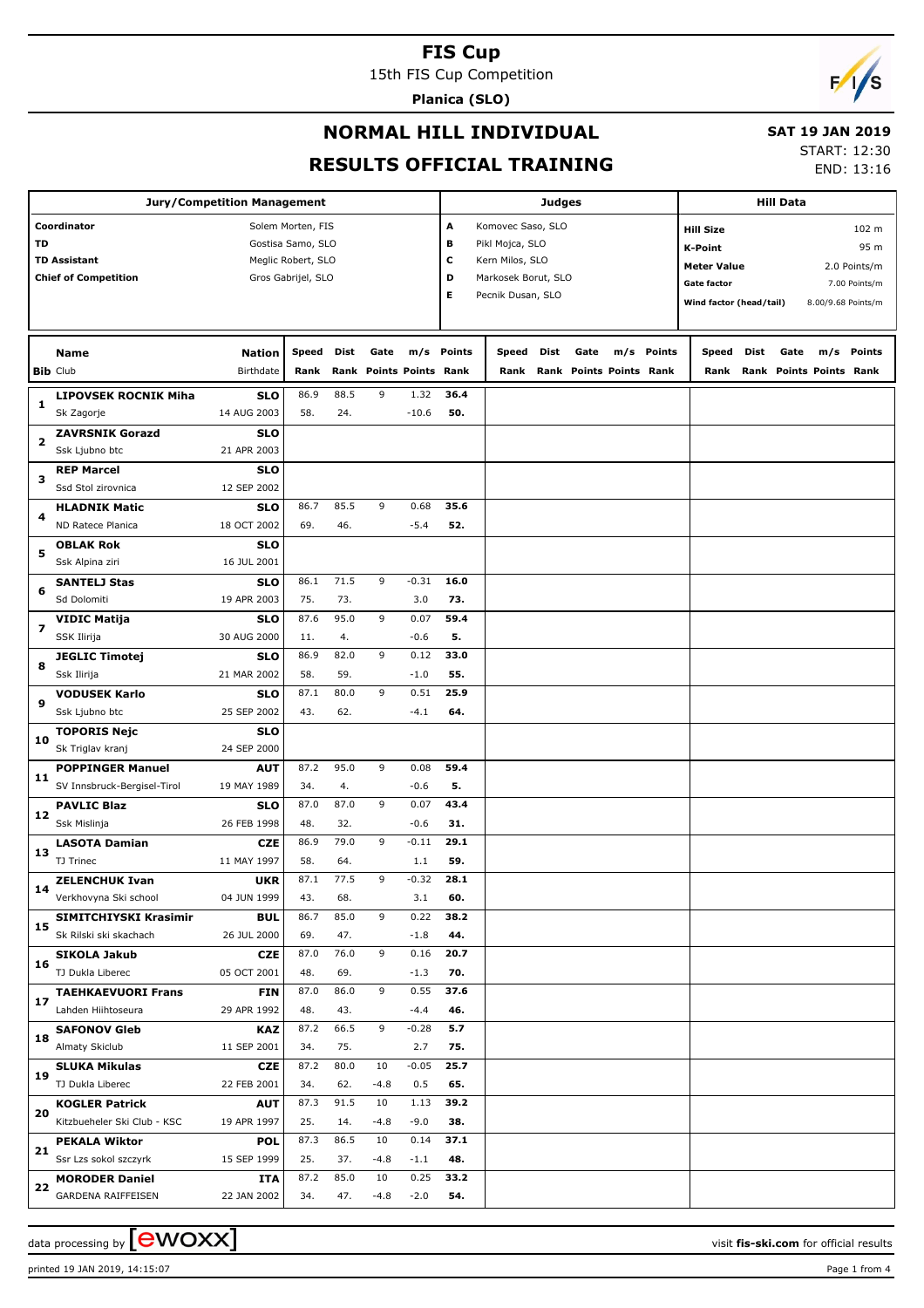15th FIS Cup Competition

**Planica (SLO)**



#### **NORMAL HILL INDIVIDUAL**

 **SAT 19 JAN 2019**

## **RESULTS OFFICIAL TRAINING**

START: 12:30 END: 13:16

|    |                                 |                     |       |      |        |                           |            |       |      |                         |            |       |      |      |                         | EMD: 12.10 |
|----|---------------------------------|---------------------|-------|------|--------|---------------------------|------------|-------|------|-------------------------|------------|-------|------|------|-------------------------|------------|
|    | Name                            | Nation<br>Birthdate | Speed | Dist | Gate   |                           | m/s Points | Speed | Dist | Gate                    | m/s Points | Speed | Dist | Gate | m/s                     | Points     |
|    | <b>Bib</b> Club                 |                     | Rank  | Rank |        | <b>Points Points Rank</b> |            | Rank  |      | Rank Points Points Rank |            | Rank  |      |      | Rank Points Points Rank |            |
| 23 | <b>NIEDERBERGER Lean</b>        | <b>SUI</b>          | 87.4  | 82.0 | 10     | 0.17                      | 27.8       |       |      |                         |            |       |      |      |                         |            |
|    | Bannalp-Wolfenschiessen         | 08 JAN 2003         | 22.   | 59.  | $-4.8$ | $-1.4$                    | 61.        |       |      |                         |            |       |      |      |                         |            |
| 24 | <b>DEVYATKIN Nikita</b>         | KAZ                 | 86.6  | 78.0 | 10     | 0.16                      | 19.9       |       |      |                         |            |       |      |      |                         |            |
|    |                                 | 03 APR 1999         | 73.   | 67.  | $-4.8$ | $-1.3$                    | 71.        |       |      |                         |            |       |      |      |                         |            |
|    | <b>WILKINSON Canden</b>         | USA                 | 87.0  | 70.5 | 10     | $-0.14$                   | 7.6        |       |      |                         |            |       |      |      |                         |            |
| 25 | Steamboat Springs winter spor   | 14 MAY 2002         | 48.   | 74.  | $-4.8$ | 1.4                       | 74.        |       |      |                         |            |       |      |      |                         |            |
|    | <b>BRESADOLA Davide</b>         | ITA                 | 87.6  | 95.5 | 10     | 0.53                      | 52.0       |       |      |                         |            |       |      |      |                         |            |
| 26 | CS ESERCITO                     | 10 SEP 1988         | 11.   | 3.   | $-4.8$ | $-4.2$                    | 16.        |       |      |                         |            |       |      |      |                         |            |
|    | <b>KRZAK Jaroslaw</b>           | POL                 | 87.2  | 88.0 | 10     | 0.19                      | 39.7       |       |      |                         |            |       |      |      |                         |            |
| 27 | PKS Olimpijczyk                 | 01 AUG 2000         | 34.   | 27.  | $-4.8$ | $-1.5$                    | 36.        |       |      |                         |            |       |      |      |                         |            |
|    | SI Jeongheon                    | <b>KOR</b>          |       |      |        |                           |            |       |      |                         |            |       |      |      |                         |            |
| 28 |                                 | 19 MAY 1994         |       |      |        |                           |            |       |      |                         |            |       |      |      |                         |            |
|    | <b>KIETA Krzysztof</b>          | <b>POL</b>          | 86.6  | 84.5 | 10     | $-0.06$                   | 34.8       |       |      |                         |            |       |      |      |                         |            |
| 29 | Wks Zakopane                    | 25 JUL 2001         | 73.   | 52.  | $-4.8$ | 0.6                       | 53.        |       |      |                         |            |       |      |      |                         |            |
|    | <b>TURSUNZHANOV Nurshat</b>     | KAZ                 | 87.6  | 73.5 | 10     | $-0.52$                   | 17.2       |       |      |                         |            |       |      |      |                         |            |
| 30 |                                 | 08 FEB 2003         | 11.   | 71.  | $-4.8$ | 5.0                       | 72.        |       |      |                         |            |       |      |      |                         |            |
|    | <b>PACURAR Radu Mihai</b>       | <b>ROU</b>          | 88.1  | 87.0 | 10     | $-0.76$                   | 46.6       |       |      |                         |            |       |      |      |                         |            |
| 31 | Cs Dinamo rasnov                | 06 SEP 2001         | 2.    | 32.  | $-4.8$ | 7.4                       | 24.        |       |      |                         |            |       |      |      |                         |            |
|    | <b>CAMENZIND Noah</b>           | <b>SUI</b>          | 88.2  | 86.5 | 10     | $-0.08$                   | 39.0       |       |      |                         |            |       |      |      |                         |            |
| 32 | Einsiedeln                      | 06 AUG 2002         | 1.    | 37.  | $-4.8$ | 0.8                       | 40.        |       |      |                         |            |       |      |      |                         |            |
|    | <b>HWANG Seokjae</b>            | <b>KOR</b>          |       |      |        |                           |            |       |      |                         |            |       |      |      |                         |            |
| 33 |                                 | 05 MAR 2001         |       |      |        |                           |            |       |      |                         |            |       |      |      |                         |            |
|    | VANSKA Elias                    | <b>FIN</b>          | 87.6  | 89.5 | 10     | 0.06                      | 43.7       |       |      |                         |            |       |      |      |                         |            |
| 34 | Lieksa Ski club                 | 20 JUL 1996         | 11.   | 20.  | $-4.8$ | $-0.5$                    | 30.        |       |      |                         |            |       |      |      |                         |            |
|    | <b>SPULBER Mihnea Alexandru</b> | <b>ROU</b>          | 87.9  | 87.5 | 10     | 0.28                      | 38.0       |       |      |                         |            |       |      |      |                         |            |
| 35 | Acs Sacele                      | 11 DEC 2000         | 4.    | 30.  | $-4.8$ | $-2.2$                    | 45.        |       |      |                         |            |       |      |      |                         |            |
|    | <b>CECON Alexander</b>          | ITA                 | 87.3  | 85.0 | 10     | $-0.22$                   | 37.3       |       |      |                         |            |       |      |      |                         |            |
| 36 | MONTE LUSSARI                   | 16 APR 2000         | 25.   | 47.  | $-4.8$ | 2.1                       | 47.        |       |      |                         |            |       |      |      |                         |            |
|    | <b>RITZER Josef</b>             | AUT                 | 87.8  | 89.5 | 10     | $-0.11$                   | 45.3       |       |      |                         |            |       |      |      |                         |            |
| 37 | WSV Woergl                      | 11 SEP 2000         | 7.    | 20.  | $-4.8$ | 1.1                       | 28.        |       |      |                         |            |       |      |      |                         |            |
|    | <b>FELDOREAN Andrei</b>         | <b>ROU</b>          | 86.9  | 83.0 | 10     | 0.45                      | 27.6       |       |      |                         |            |       |      |      |                         |            |
| 38 | Acs Sacele                      | 13 APR 2000         | 58.   | 55.  | -4.8   | $-3.6$                    | 62.        |       |      |                         |            |       |      |      |                         |            |
|    | <b>KOS Lovro</b>                | <b>SLO</b>          | 87.5  | 86.0 | 10     | 0.05                      | 36.8       |       |      |                         |            |       |      |      |                         |            |
| 39 | SSK Ilirija                     | 23 JUL 1999         | 19.   | 43.  | $-4.8$ | $-0.4$                    | 49.        |       |      |                         |            |       |      |      |                         |            |
|    | <b>BRESADOLA Giovanni</b>       | ITA                 | 87.4  | 93.0 | 10     | 0.01                      | 51.1       |       |      |                         |            |       |      |      |                         |            |
| 40 | <b>GS MONTE GINER</b>           | 17 FEB 2001         | 22.   | 11.  | $-4.8$ | $-0.1$                    | 18.        |       |      |                         |            |       |      |      |                         |            |
|    | <b>CACINA Daniel Andrei</b>     | <b>ROU</b>          | 88.0  | 94.0 | 10     | 0.30                      | 50.8       |       |      |                         |            |       |      |      |                         |            |
| 41 | Cs Dinamo rasnov                | 17 OCT 2001         | 3.    | 8.   | $-4.8$ | $-2.4$                    | 19.        |       |      |                         |            |       |      |      |                         |            |
|    | <b>HOLIK Frantisek</b>          | <b>CZE</b>          | 87.0  | 87.0 | 10     | 0.00                      | 39.2       |       |      |                         |            |       |      |      |                         |            |
| 42 | Lomnice-Dukla                   | 23 OCT 1998         | 48.   | 32.  | $-4.8$ | 0.0                       | 38.        |       |      |                         |            |       |      |      |                         |            |
|    | <b>VASKUL Andrii</b>            | <b>UKR</b>          | 87.6  | 87.0 | 10     | 0.03                      | 39.0       |       |      |                         |            |       |      |      |                         |            |
| 43 | Vorokhta Ski school             | 01 APR 1999         | 11.   | 32.  | $-4.8$ | $-0.2$                    | 40.        |       |      |                         |            |       |      |      |                         |            |
|    | <b>PRISLIC Ernest</b>           | <b>SLO</b>          | 87.9  | 99.5 | 10     | 0.49                      | 60.3       |       |      |                         |            |       |      |      |                         |            |
| 44 | SK Zagorje                      | 30 SEP 1993         | 4.    | 1.   | $-4.8$ | $-3.9$                    | 4.         |       |      |                         |            |       |      |      |                         |            |
|    | <b>ROBNIK Luka</b>              | <b>SLO</b>          |       |      |        |                           |            |       |      |                         |            |       |      |      |                         |            |
| 45 | SSK Ljubno BTC                  | 25 OCT 2001         |       |      |        |                           |            |       |      |                         |            |       |      |      |                         |            |
|    | <b>CHO Sungwoo</b>              | <b>KOR</b>          |       |      |        |                           |            |       |      |                         |            |       |      |      |                         |            |
| 46 |                                 | 01 JAN 2000         |       |      |        |                           |            |       |      |                         |            |       |      |      |                         |            |
|    | <b>MAYLAENDER Axel</b>          | <b>GER</b>          | 87.3  | 83.5 | 9      | 1.26                      | 26.9       |       |      |                         |            |       |      |      |                         |            |
| 47 | Sc Degenfeld                    | 02 AUG 1998         | 25.   | 54.  |        | $-10.1$                   | 63.        |       |      |                         |            |       |      |      |                         |            |
|    | <b>VETELAINEN Jonne</b>         | <b>FIN</b>          | 86.7  | 89.0 | 9      | 0.58                      | 43.4       |       |      |                         |            |       |      |      |                         |            |
| 48 | Kuusamon Era-veikot             | 12 JUL 2000         | 69.   | 22.  |        | $-4.6$                    | 31.        |       |      |                         |            |       |      |      |                         |            |
|    |                                 |                     |       |      |        |                           |            |       |      |                         |            |       |      |      |                         |            |

printed 19 JAN 2019, 14:15:07 Page 2 from 4

data processing by **CWOXX**  $\blacksquare$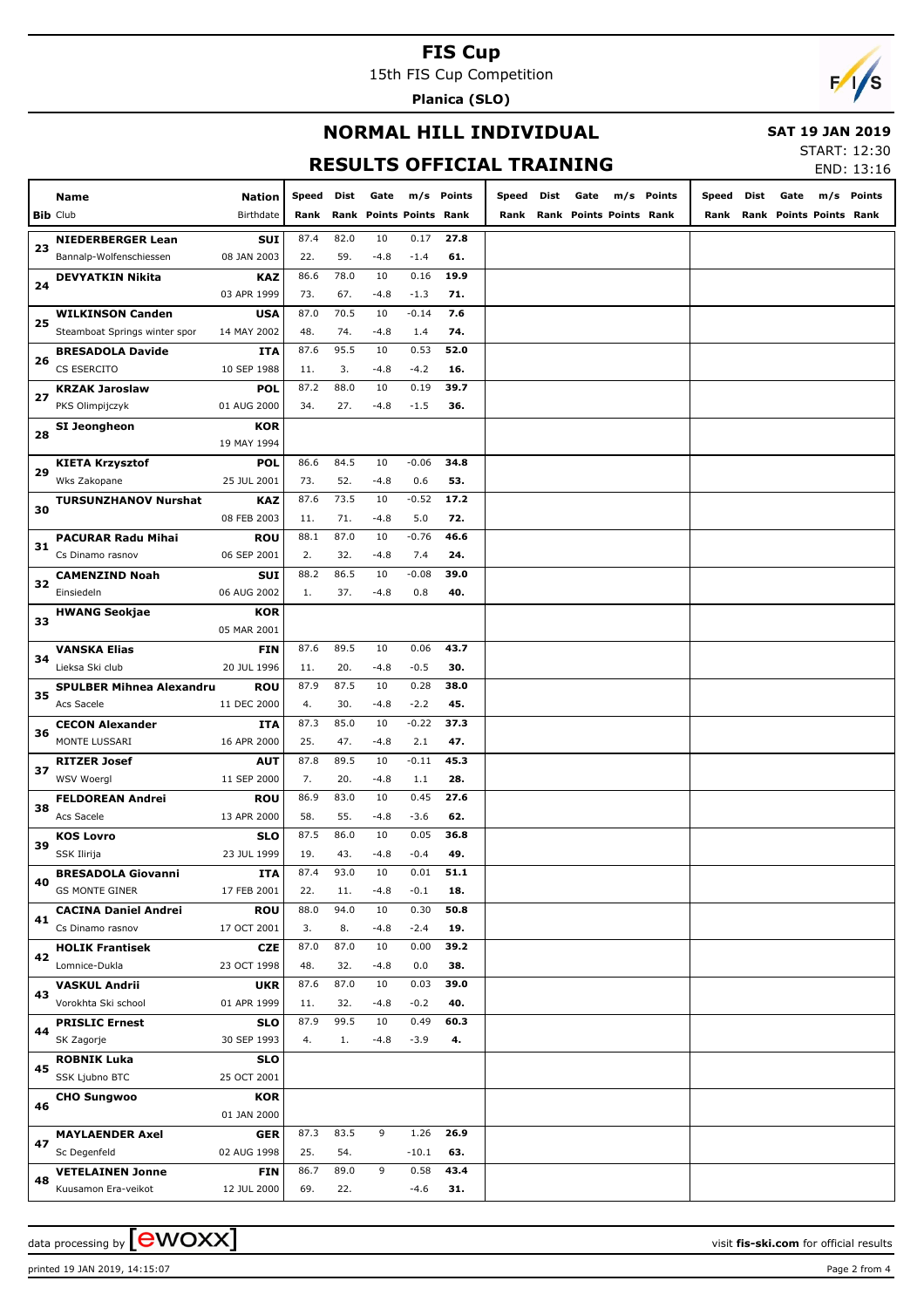15th FIS Cup Competition

**Planica (SLO)**



### **NORMAL HILL INDIVIDUAL**

#### **SAT 19 JAN 2019**

## **RESULTS OFFICIAL TRAINING**

START: 12:30 END: 13:16

|    |                                                  |                           |             |             |                         |             |             |       |      |                         |            |       |      |                         | LIND. IJ.IL |
|----|--------------------------------------------------|---------------------------|-------------|-------------|-------------------------|-------------|-------------|-------|------|-------------------------|------------|-------|------|-------------------------|-------------|
|    | Name                                             | Nation                    | Speed       | Dist        | Gate                    |             | m/s Points  | Speed | Dist | Gate                    | m/s Points | Speed | Dist | Gate                    | m/s Points  |
|    | <b>Bib Club</b>                                  | Birthdate                 | Rank        |             | Rank Points Points Rank |             |             | Rank  |      | Rank Points Points Rank |            | Rank  |      | Rank Points Points Rank |             |
|    | <b>KALINICHENKO Vitaliy</b>                      | <b>UKR</b>                |             |             |                         |             |             |       |      |                         |            |       |      |                         |             |
| 49 | Vorokhta Ski School                              | 09 AUG 1993               |             |             |                         |             |             |       |      |                         |            |       |      |                         |             |
|    | <b>HAFNAR Mark</b>                               | <b>SLO</b>                | 87.5        | 88.0        | 9                       | 0.84        | 39.3        |       |      |                         |            |       |      |                         |             |
| 50 | Sk Triglav kranj                                 | 11 APR 2002               | 19.         | 27.         |                         | $-6.7$      | 37.         |       |      |                         |            |       |      |                         |             |
|    | <b>KAVILO Henri</b>                              | <b>FIN</b>                | 87.2        | 82.5        | 9                       | 0.59        | 30.3        |       |      |                         |            |       |      |                         |             |
| 51 | Puijon Hiihtoseura                               | 05 JUL 1999               | 34.         | 56.         |                         | $-4.7$      | 57.         |       |      |                         |            |       |      |                         |             |
|    | <b>CHEN Zhe</b>                                  | <b>CHN</b>                | 87.3        | 82.5        | 9                       | 0.71        | 29.3        |       |      |                         |            |       |      |                         |             |
| 52 |                                                  | 09 MAR 1993               | 25.         | 56.         |                         | $-5.7$      | 58.         |       |      |                         |            |       |      |                         |             |
|    | <b>HU Jingtao</b>                                | <b>CHN</b>                | 87.3        | 78.5        | 9                       | 0.70        | 21.4        |       |      |                         |            |       |      |                         |             |
| 53 |                                                  | 02 NOV 2001               | 25.         | 65.         |                         | $-5.6$      | 69.         |       |      |                         |            |       |      |                         |             |
|    | <b>STOSEL Kacper</b>                             | <b>POL</b>                | 87.0        | 78.5        | 9                       | 0.23        | 25.2        |       |      |                         |            |       |      |                         |             |
| 54 | Azs Zakopane                                     | 07 JAN 2001               | 48.         | 65.         |                         | $-1.8$      | 66.         |       |      |                         |            |       |      |                         |             |
|    | LI Chao                                          | <b>CHN</b>                | 87.0        | 76.0        | 9                       | $-0.23$     | 24.2        |       |      |                         |            |       |      |                         |             |
| 55 | Jilin Inst. of Physical Education                | 07 SEP 1988               | 48.         | 69.         |                         | 2.2         | 67.         |       |      |                         |            |       |      |                         |             |
|    | <b>RESINGER Peter</b>                            | <b>AUT</b>                | 87.0        | 88.0        | 9                       | $-0.74$     | 53.2        |       |      |                         |            |       |      |                         |             |
| 56 | SV Schwarzach                                    | 28 JUN 2000               | 48.         | 27.         |                         | 7.2         | 15.         |       |      |                         |            |       |      |                         |             |
|    | <b>SAMEC Matevz</b>                              | <b>SLO</b>                |             |             |                         |             |             |       |      |                         |            |       |      |                         |             |
| 57 | SSK Ljubno BTC                                   | 20 AUG 1997               |             |             |                         |             |             |       |      |                         |            |       |      |                         |             |
|    | <b>GIBSON Hunter</b>                             | <b>USA</b>                | 87.1        | 73.5        | 9                       | $-0.52$     | 22.0        |       |      |                         |            |       |      |                         |             |
| 58 | Norge Ski Club                                   | 30 MAR 2001               | 43.         | 71.         |                         | 5.0         | 68.         |       |      |                         |            |       |      |                         |             |
|    | <b>GRILC Tjas</b>                                | <b>SLO</b>                | 87.9        | 93.5        | 9                       | $-0.18$     | 58.7        |       |      |                         |            |       |      |                         |             |
| 59 | Ssd Stol zirovnica                               | 03 SEP 2001               | 4.          | 10.         |                         | 1.7         | 7.          |       |      |                         |            |       |      |                         |             |
|    | <b>SKUPIEN Damian</b>                            | <b>POL</b>                | 87.0        | 86.5        | 9                       | $-0.43$     | 47.2        |       |      |                         |            |       |      |                         |             |
| 60 | Ts Wisla zakopane                                | 21 SEP 1999               | 48.         | 37.         |                         | 4.2         | 23.         |       |      |                         |            |       |      |                         |             |
| 61 | <b>KARLEN Gabriel</b>                            | SUI                       | 86.8        | 87.5        | 9                       | $-0.39$     | 48.8        |       |      |                         |            |       |      |                         |             |
|    | Gstaad                                           | 10 MAR 1994               | 65.         | 30.         |                         | 3.8         | 20.         |       |      |                         |            |       |      |                         |             |
| 62 | <b>SCHLUETTER Anton</b>                          | <b>GER</b>                | 86.8        | 84.0        | 9                       | $-0.04$     | 38.4        |       |      |                         |            |       |      |                         |             |
|    | SC Motor Zella-Mehlis                            | 20 OCT 1997               | 65.         | 53.         |                         | 0.4         | 42.         |       |      |                         |            |       |      |                         |             |
| 63 | <b>GALIANI Mattia</b>                            | ITA                       | 87.0        | 86.5        | 9                       | 0.02        | 42.8        |       |      |                         |            |       |      |                         |             |
|    | <b>GARDENA RAIFFEISEN</b>                        | 05 MAY 2002               | 48.         | 37.         |                         | $-0.2$      | 34.         |       |      |                         |            |       |      |                         |             |
| 64 | <b>WEIGEL Cedrik</b>                             | <b>GER</b>                | 87.2        | 89.0        | 9                       | $-0.90$     | 56.7        |       |      |                         |            |       |      |                         |             |
|    | <b>SG Nickelhuette Aue</b>                       | 15 DEC 1998               | 34.         | 22.         |                         | 8.7         | 8.          |       |      |                         |            |       |      |                         |             |
| 65 | <b>SELL Adrian</b>                               | GER                       | 87.2        | 90.0        | 9                       | -0.36       | 53.5        |       |      |                         |            |       |      |                         |             |
|    | Sv Messstetten                                   | 28 APR 1998               | 34.         | 19.         |                         | 3.5         | 13.         |       |      |                         |            |       |      |                         |             |
| 66 | <b>MOLNAR Florian</b>                            | <b>HUN</b>                | 87.6        | 87.0        | 9                       | $-0.06$     | 44.6        |       |      |                         |            |       |      |                         |             |
|    | Koszegi SE                                       | 14 MAR 2002               | 11.         | 32.         |                         | 0.6         | 29.         |       |      |                         |            |       |      |                         |             |
| 67 | <b>MARUSIAK Yevhen</b>                           | <b>UKR</b>                | 86.9        | 82.5        | 9                       | $-0.14$     | 36.4        |       |      |                         |            |       |      |                         |             |
|    | Verkhovyna Ski school                            | 16 MAR 2000               | 58.         | 56.         |                         | 1.4         | 50.         |       |      |                         |            |       |      |                         |             |
| 68 | <b>LACKNER Thomas</b>                            | <b>AUT</b>                | 87.3        | 94.0        | 9                       | 0.24        | 56.1        |       |      |                         |            |       |      |                         |             |
|    | HSV Absam-Bergisel-Tirol                         | 09 APR 1993               | 25.         | 8.          |                         | $-1.9$      | 9.          |       |      |                         |            |       |      |                         |             |
| 69 | <b>VODUSEK Lovro</b>                             | <b>SLO</b>                |             |             |                         |             |             |       |      |                         |            |       |      |                         |             |
|    | Ssk Ljubno btc                                   | 28 DEC 2000               |             |             |                         |             |             |       |      |                         |            |       |      |                         |             |
| 70 | <b>GASIENICA Patrick</b>                         | <b>USA</b>                | 86.8        | 86.5        | 9                       | 0.59        | 38.3        |       |      |                         |            |       |      |                         |             |
|    | Norge Ski club                                   | 28 NOV 1998               | 65.         | 37.         |                         | $-4.7$      | 43.         |       |      |                         |            |       |      |                         |             |
| 71 | <b>SCHARFFS Greyson</b>                          | <b>USA</b>                | 86.8        | 80.5        | 9                       | $-0.05$     | 31.5        |       |      |                         |            |       |      |                         |             |
|    | Park City Ski and Snowboard                      | 21 DEC 2001               | 65.         | 61.         |                         | 0.5         | 56.         |       |      |                         |            |       |      |                         |             |
| 72 | <b>REISENAUER Janni</b>                          | <b>AUT</b>                | 87.3        | 92.5        | 9                       | $-0.03$     | 55.3        |       |      |                         |            |       |      |                         |             |
|    | TSU St. Veit-Salzburg                            | 07 NOV 1997               | 25.<br>86.7 | 12.<br>88.5 | 9                       | 0.3<br>0.09 | 10.<br>46.3 |       |      |                         |            |       |      |                         |             |
| 73 | <b>YANG Guang</b>                                | <b>CHN</b><br>11 MAY 1984 | 69.         | 24.         |                         | $-0.7$      | 25.         |       |      |                         |            |       |      |                         |             |
|    |                                                  |                           |             |             |                         |             |             |       |      |                         |            |       |      |                         |             |
| 74 | <b>CECON Francesco</b><br><b>BACHMANN SCSDRL</b> | <b>ITA</b><br>13 NOV 2001 |             |             |                         |             |             |       |      |                         |            |       |      |                         |             |
|    |                                                  |                           |             |             |                         |             |             |       |      |                         |            |       |      |                         |             |

printed 19 JAN 2019, 14:15:07 Page 3 from 4

data processing by **CWOXX** and  $\overline{C}$  and  $\overline{C}$  and  $\overline{C}$  and  $\overline{C}$  and  $\overline{C}$  and  $\overline{C}$  and  $\overline{C}$  and  $\overline{C}$  and  $\overline{C}$  and  $\overline{C}$  and  $\overline{C}$  and  $\overline{C}$  and  $\overline{C}$  and  $\overline{C}$  and  $\overline{C}$